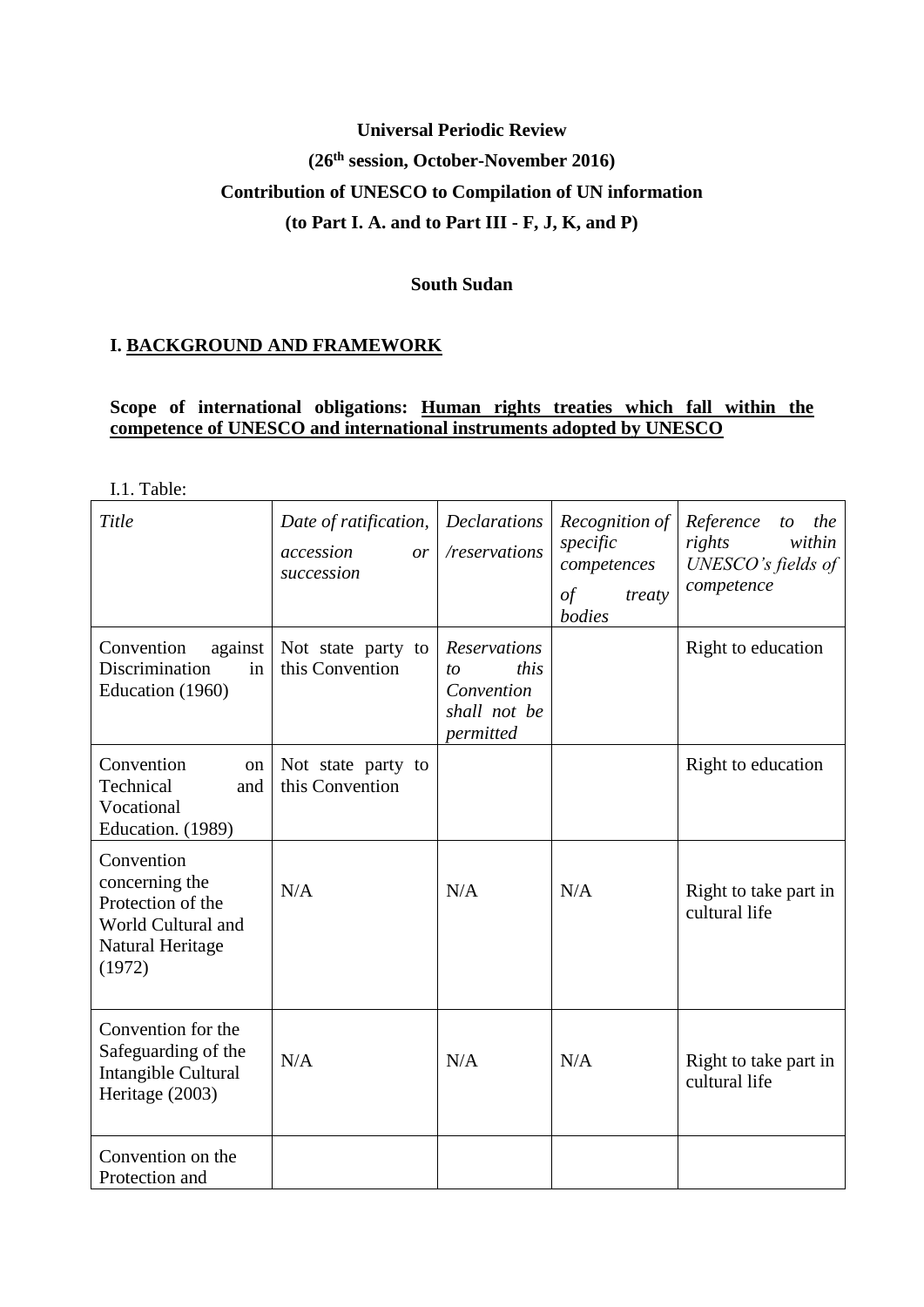| Promotion of the<br>Diversity of Cultural<br>Expressions (2005) | N/A | N/A | N/A | Right to take part in<br>cultural life |
|-----------------------------------------------------------------|-----|-----|-----|----------------------------------------|
|-----------------------------------------------------------------|-----|-----|-----|----------------------------------------|

### II. <u>INPUT TO PART III. IMPLEMENTATION OF INTERNATIONAL HUMAN</u><br>RIGHTS OBLIGATIONS, TAKING INTO ACCOUNT APPLICABLE **OBLIGATIONS. INTERNATIONAL HUMANITARIAN LAW TO ITEMS F, J, K, AND P**

# **Right to education**

# **1. NORMATIVE FRAMEWORK**

### **1.1. Constitutional Framework**

- 1. The **Bill of Rights** of the **Transitional Constitution of the Republic of South Sudan (2011)**<sup>1</sup> enshrines the right to education in **Article 29**:
	- i. "(1) Education is **a right for every citizen** and all levels of government shall provide access to education **without discrimination** as to religion, race, ethnicity, health status including HIV/AIDS, gender or disability.
	- ii. (2) All levels of government shall promote education at all levels and shall ensure **free and compulsory education at the primary level**; they shall also provide free illiteracy eradication programmes."
- 2. **Article 6 (2)** establishes "English […] as the language of instruction at all levels of education."
- 3. On the **rights of the child**, **Article 17 (1)** states: "Every child has the right:
	- i. (c) to know and be cared for by his or her parents or legal guardian;
	- ii. (d) not to be subjected to exploitative practices or abuse, nor to be required to serve in the army nor permitted to perform work which may be hazardous or harmful to his or her education, health or well-being;
	- iii. (e) to be free from any form of discrimination;
	- iv. (f) to be free from corporal punishment and cruel and inhuman treatment by any person including parents, school administrations and other institutions; […]"
- 4. Concerning the **rights of persons with special needs**, **Article 30 (1)** establishes that "All levels of government shall guarantee to persons with special needs participation in society and the enjoyment of rights and freedoms set out in this Constitution, especially access to […] suitable education […]".

<sup>1</sup> [http://www.wipo.int/wipolex/en/text.jsp?file\\_id=250715](http://www.wipo.int/wipolex/en/text.jsp?file_id=250715)

<http://www.unesco.org/education/edurights/media/docs/737fd7f9f1be5bf96febeff84327d8283d0d1a02.pdf>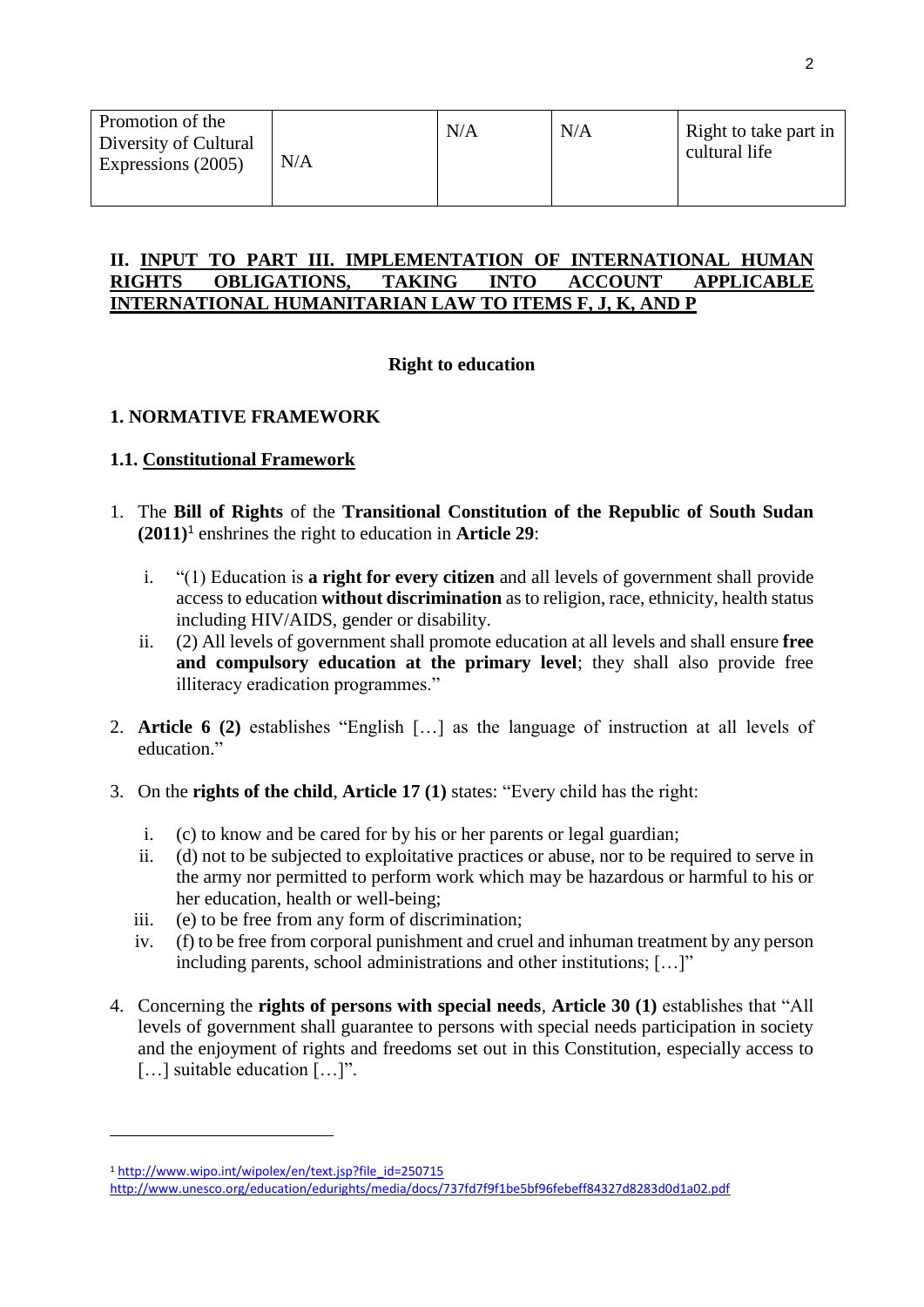# 5. **Concerning education, science, art and culture, Article 38** provides:

- i. "(1) All levels of government shall:
	- a. promote education at their respective levels to create the necessary qualified cadres for development;
	- b. mobilize public, private and communal resources and capabilities for education and promotion of scientific research geared towards development; […]
	- c. recognize cultural diversity and encourage such diverse cultures to harmoniously flourish and find expression through education and the media; […]
- ii. (2) The National Government shall:
	- a. guarantee academic freedom in institutions of higher education and protect the freedom of scientific research within the ethical parameters of research and as shall be regulated by law; and
	- b. endeavour to avail the necessary financial resources to make education affordable at secondary and higher levels, including technical and vocational training, in order to bridge the educational gap caused by the collapse of educational services during the years of conflict.
- iii. (3) Every person or group of persons shall have the right to establish and maintain private schools and other educational institutions at all levels in accordance with the conditions and standards prescribed by law."
- 6. Under **Article 146 (1)**, one of the **functions of the Human Rights Commission** is to: "[…] (d) establish a continuing programme of research, education and information to enhance respect for human rights and fundamental freedoms."
- 7. Under **Article 165 (6),** one of the objects of local government is to "(d) promote and facilitate civic education [...] (f) promote self-reliance amongst the people through mobilisation of local resources to ensure the provision of health and educational services to communities in a sustainable manner […]."
- 8. The exclusive executive and legislative powers of a state include "pre-school, primary and secondary education" (**Schedule B, paragraph 19**). The National and state governments shall have legislative and executive competencies on, among others, "tertiary education and scientific research" (**Schedule C, paragraph 2**).

# **1.2. Legislative Framework**

- 9. **The Child Act 2008<sup>2</sup>** provides for the right to education in **Article 14**:
	- i. "(1) Every child has the right to free education at primarily level which shall be compulsory.
	- ii. (2) Every child has the right to education regardless of the type or severity of the disability he or she may have."

# 10. **Article 9** states:

<sup>2</sup> <http://www.unesco.org/education/edurights/media/docs/c6c91ea0b59c807506f49ea280174e144b2265e8.pdf>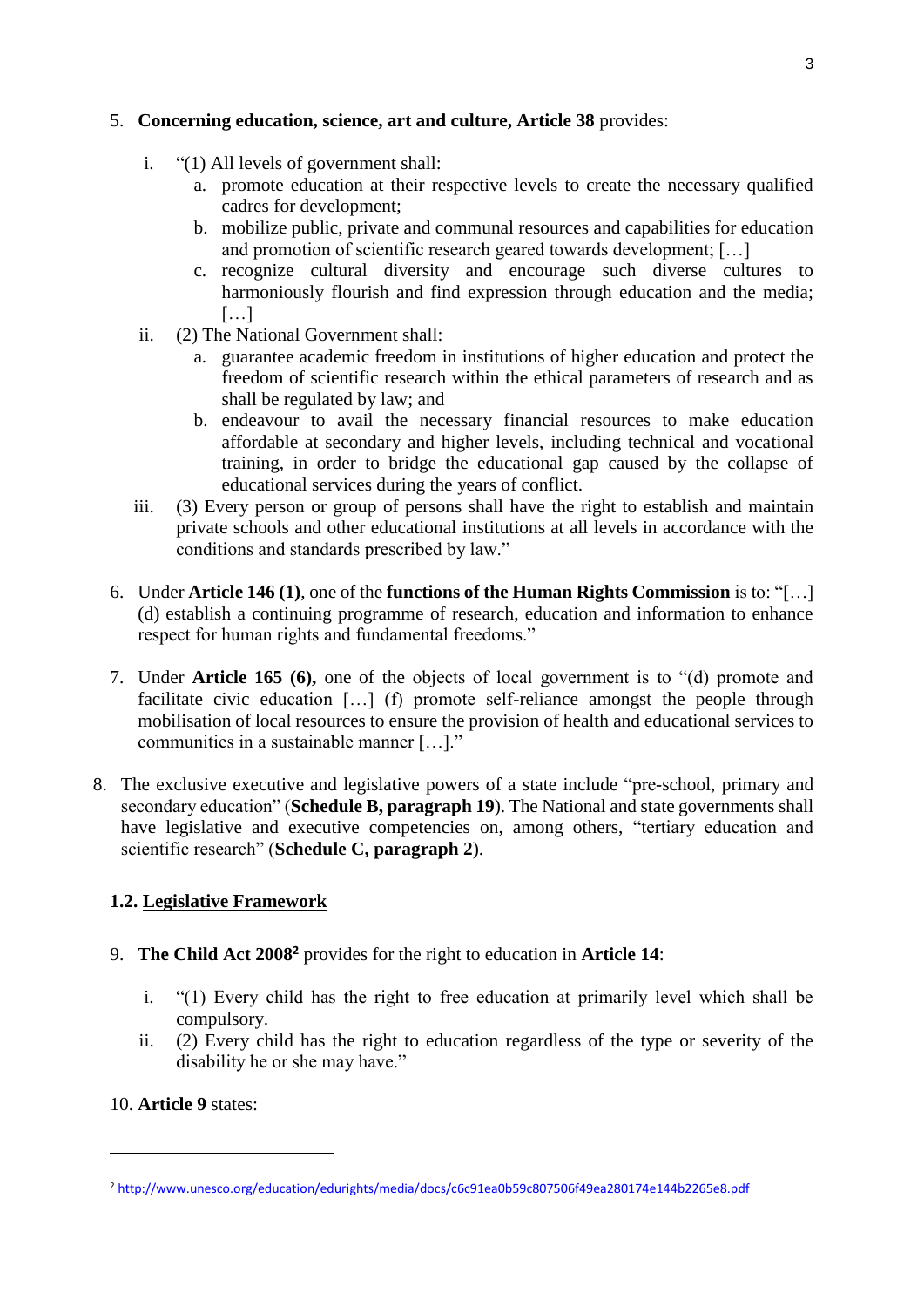- i. "(1) A child shall not be discriminated on the basis of his or her parent's or guardian's gender, race, age, religion, language, opinion, disability, HIV positive or health status, birth status, custom, ethnic origin, rural or urban background, socio-economic or political status, refugee status, criminal record or any other status.
- ii. (2) Any person who discriminates against a child or his or her parents or guardians in contravention of this section commits an offence, and upon conviction, shall be sentenced to imprisonment for a term not exceeding one year or with fine or with both."
- 11. **Article 39 (1)** states "Parents have duties and responsibilities, whether imposed by law or customs to each of their children without discrimination which include the responsibility to
	- i. (b) protect their children from neglect, discrimination, violence, abuse, exploitation, exposure to physical and moral hazards and oppression;
	- ii. (c) provide good guidance, care, assistance and maintenance to ensure survival and development;
	- iii. (d) ensure that their children receive full time education suitable to their ages, ability and aptitude; and
	- iv. (e) to any special education needs they may have by regular attendance at school, ensuring that during any absence, alternative care is to be provided by a competent person."
- 12. **Article 18** provides "Every child has the right to religious education and instruction, subject to appropriate parental guidance."
- 13. **Article 26** on the Rights of the Female Child states:
	- i. "(1) Every female child has a right to be protected from sexual abuse and exploitation and gender-based violence, including rape, incest, early and forced marriage, female circumcision and female genital mutilation.
	- ii. (2) Every female child has the following rights
		- a. the right of equal participation on a non-discriminatory basis as partners with a male child in social, economic and political activities; […]
		- b. the right to develop their full potential and skills through equal access to education and training
	- iii. (3) No female child shall be expelled from school due to pregnancy or motherhood or hindered from continuing her education after one year of lactation."
- 14. Regarding the Child and Armed Conflict, **Article 31** stipulates:
	- i. "(1) The minimum age for conscription or voluntary recruitment into armed forces or groups shall be eighteen years.
	- ii. (2) The Government shall ensure that no child shall be used or recruited to engage in any military or paramilitary activities, whether armed or un-armed, including, but not limited to work as sentries, informants, agents or spies, cooks, in transport, as labourers, for sexual purposes, or any other forms of work that do not serve the interests of the child.
	- iii. (3) The Government shall provide protection, rehabilitation, care, recovery and reintegration into normal social life for children formerly associated with armed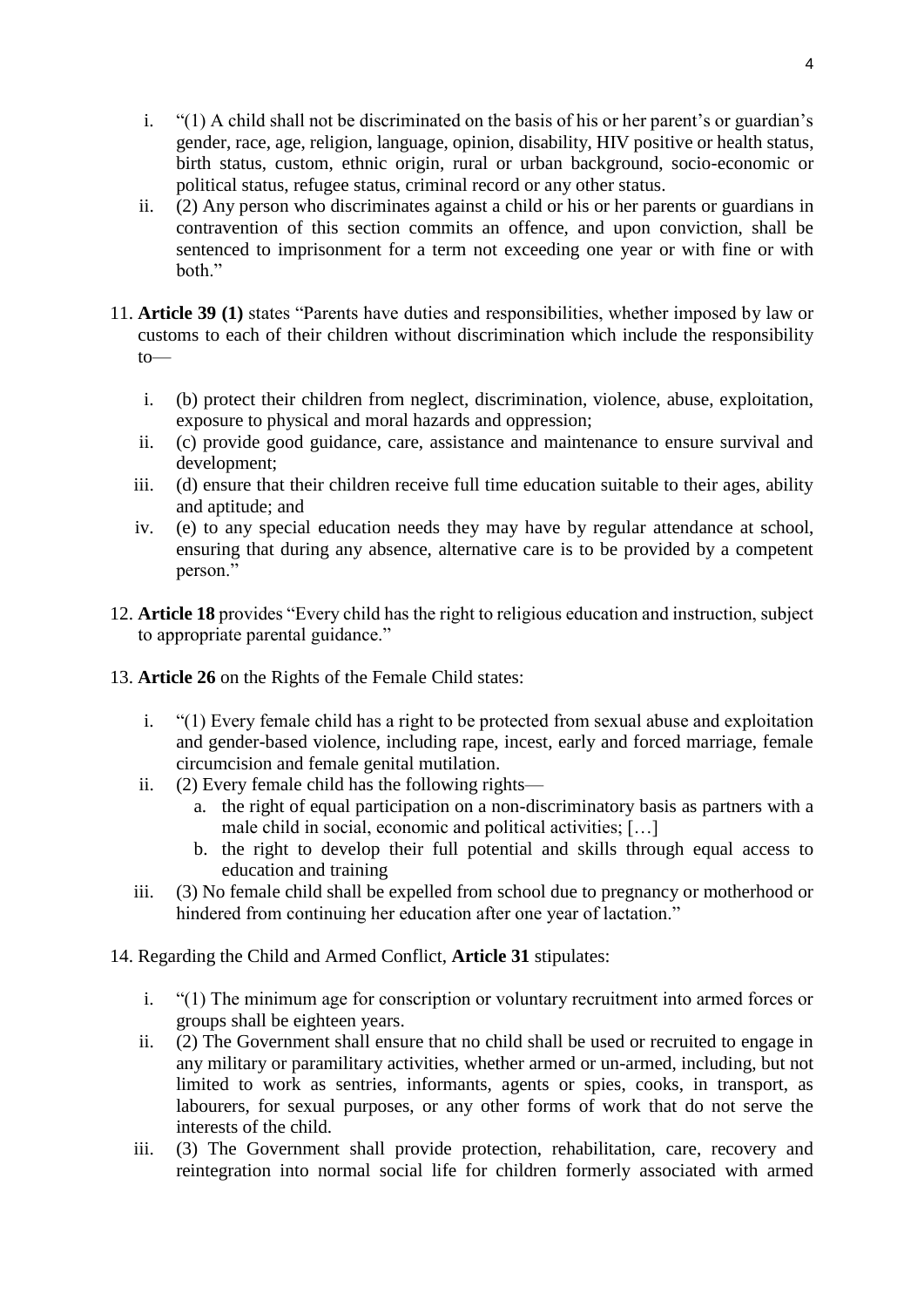conflict including children from regular and other armed groups and children victims of armed conflict, having due regard to the special needs of girls and their dependents.

iv. (4) Where armed conflict occurs, the Government shall ensure that children's rights are protected in accordance with the provisions of this Act and international humanitarian law."

# **1.3. Policy Framework**

# **i) General information**

- 15. Decades of war have affected every aspect life including educational opportunities. For instance, "school buildings were burned down; teachers and students became either freedom fighters or refugees; and teacher training institutes and universities were forced to close. Generations have been deprived of their basic human right to education"<sup>3</sup>.
- 16. The GRSS [the Government of the Republic of South Sudan] set out a 'road map' **7 Strategic Goals in** order to prioritize some of the many needs that the South Sudan education system faces were identified. The Strategic Goals are as follows:
	- i. To increase access to general education and promote equity;
	- ii. To improve the quality of general education;
	- iii. To promote adult literacy to significantly reduce adult illiteracy in the country;
	- iv. To build institutional and human capacity at the three levels of the government to facilitate implementation of education reforms;
	- v. To increase funding for general education to support implementation of the Action Plan;
	- vi. To promote partnership working among stakeholders throughout the country and
	- vii. To monitor and evaluate the implementation of the GESP [General Education Strategic Plan 2012-2017]. These strategic goals aim to address the key challenges facing the education system in the Republic of South Sudan today"<sup>4</sup>.
- 17. "As the South Sudan Development Plan (SSDP) sets the framework for national development over the coming years, so **The General Education GESP, 2012-2017**, hereafter referred to as the *GESP*, sets the framework for the development of the education sector for the period up to 2017. The SSDP ensures that the four pillars of the development strategy – Governance, Economic Growth, Social and Human Development, Conflict Prevention and Security – lay the foundations for national development, and while these provide the unifying structure of government policy, the GESP, through its Strategic Goals to lay the foundation of a dynamic education sector, responding to the needs of the nation of South Sudan."<sup>5</sup>
- 18. "The **GESP[General Education Strategic Plan]** for South Sudan is founded on international education goals and principles. Specifically, it is founded on the universal

<sup>3</sup> National EFA Review 2015 on South Sudan[, http://unesdoc.unesco.org/images/0023/002316/231645e.pdf,](http://unesdoc.unesco.org/images/0023/002316/231645e.pdf) p. 15

<sup>4</sup> National EFA Review 2015 on South Sudan[, http://unesdoc.unesco.org/images/0023/002316/231645e.pdf,](http://unesdoc.unesco.org/images/0023/002316/231645e.pdf) p. 12

<sup>5</sup> Ministry of General Education and Instruction, General Education Strategic Plan 2012-2017 – Promoting Learning for All" , Juba, 2012,

[http://planipolis.iiep.unesco.org/upload/South%20Sudan/South\\_Sudan\\_General\\_Education\\_Plan\\_2012\\_2017.pdf,](http://planipolis.iiep.unesco.org/upload/South%20Sudan/South_Sudan_General_Education_Plan_2012_2017.pdf) p. 13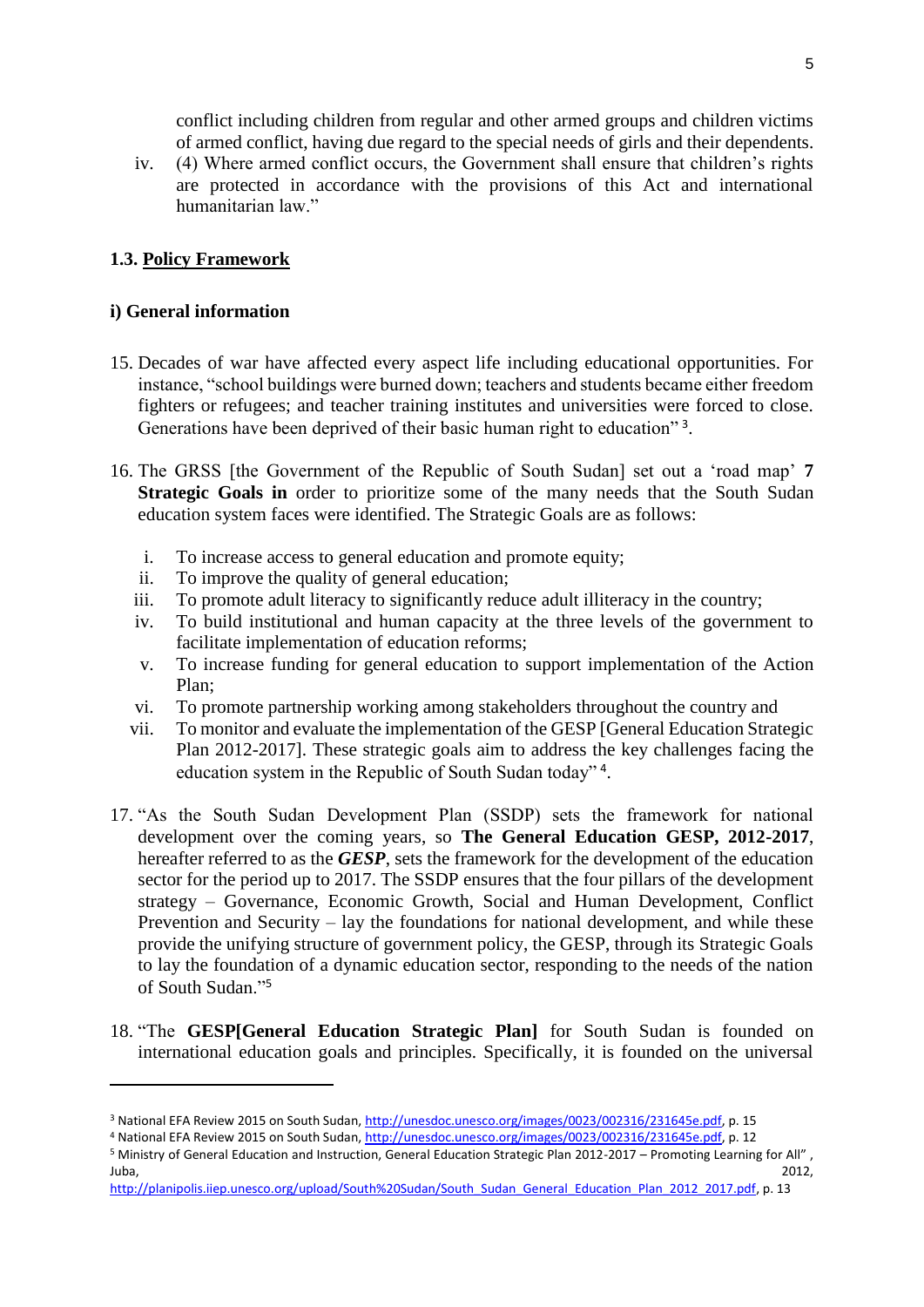human right to education, and, as such, the GESP embraces the goals and objectives of the EFA declaration, though acknowledging that because of South Sudan's inherent problems, **the goal of 2015 is not feasible.** The nation has set 2022 as the target for achieving the EFA and Millennium Development Goals (MDGs) and achieve a fully literate society by 2040. All of these rights are embedded in the Transitional Constitution of 2011, which guaranteed, 'free and compulsory education at the primary level'. A number of core priorities for education were identified during the national development planning process. These SSDP objectives form the foundation for determining a more focused GESP and objectives in each of the Strategic Goals. However the data to achieve these targets has been revised for the GESP due to institutional and human capacity challenges at all levels of the education system. A number of challenges have already been identified as having a significant effect on the Ministry's abilities to meet the public's demand for education services. To attain its strategic objective, "to ensure equitable participation in a rapidly expanding and quality education system, geared to promoting sustainable development throughout South Sudan," the MoEST has adopted seven Strategic Goals in the GESP for 2012 – 2017. The sections below identify how those challenges are addressed by specific strategies under each of the seven Strategic Goals outlined below"<sup>6</sup>.

19. "The **South Sudan Education Sector Review** revealed that there are 51,000 education staff working in the ten states, 20,000 of whom are not on the payroll. Staff members are not distributed across the states in line with enrolments. The report also states that there are weaknesses in school management practices in several areas; and that policies on recruitment are unclear or weak. Similarly, the SSDP [South Sudan Development Plan] notes that some officials would not be considered for the positions they now hold if relevant job selection criteria were applied"?.

#### 20. "**5.4 Education prospects beyond 2015**

The future of education beyond 2015 in South Sudan is looking very promising. Many of the key strategies discussed above will be implemented, increasing both access and quality in the education sector. Over the past four years since independence, the GRSS has laid the policy groundwork for the next phase in developing a quality, equitable education system that has the capacity to provide education for all. The **General Education Strategic Plan (GESP) for 2012 – 2017** has set seven strategic goals. As discussed above, these were reviewed in the Joint Sector Review held in November 2014. The plan for moving forward post-2015 is largely based on the review of the GESP. The seven strategic goals are as follows:

- 1. To improve the quality of general education.
- 2. To increase access to general education and promoting equity.
- 3. To promote adult literacy.
- 4. To build institutional and human capacity.
- 5. To increase funding for general education.
- 6. To promote partnership working among the stakeholders.
- 7. To monitor and evaluate implementation of the Strategic Plan.
- 21. The achievement of these national goals will allow South Sudan to achieve the EFA goals. It was impossible for South Sudan to reach the EFA goals by the target date of 2015 for multiple reasons, including: the new government and infrastructure that needed to be set up since

<sup>&</sup>lt;sup>6</sup> [Education For All 2015 National Review South Sudan,](http://unesdoc.unesco.org/images/0023/002316/231645e.pdf,) p. 13

<sup>7</sup> [General Education Strategic Plan 2012-2017,](http://planipolis.iiep.unesco.org/upload/South%20Sudan/South_Sudan_General_Education_Plan_2012_2017.pdf) p. 42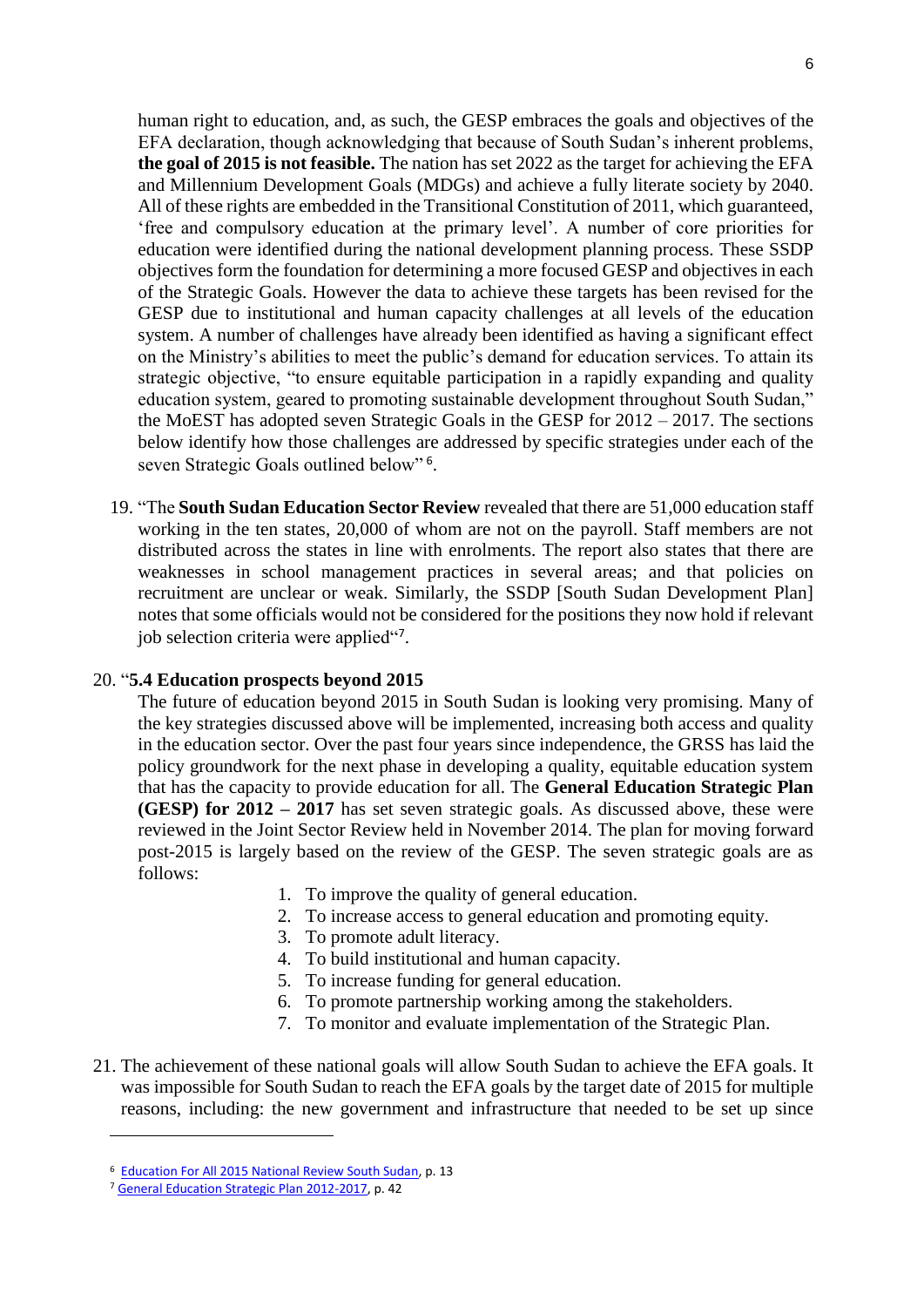independence in 2011; lack of data on education and population prior to independence; and the conflict and instability which began in December 2013. The key strategies outlined from the JSR above will help in achieving the EFA goals by 2022 and having a fully literate society by 2040. In particular, national focus on teacher training will lead to a more qualified and larger teaching force. The resulting outcome will be increased access to quality education across ECDE, primary, secondary, TVET and AES programs targeting both youth and adults (EFA Goals 1, 2, 3, and 4). Policies already in place or in process will eliminate disparities in education based on gender, race, and ethnicity, health status including HIV/AIDS or disability (EFA Goal 5). In addition to the focus on improving teacher training, focus on textbook and other teaching and learning material distribution, assessment and integration of life skills into the curriculum at all levels will lead to meeting EFA Goal"<sup>8</sup>

#### **ii) Inclusive Education**

22. "**The General Education Bill, 2012,** sets out the right to free and compulsory basic primary education (p.8) that is equitable**, free from discrimination or indoctrination of all kinds.** The Bill covers the formal general education system in South Sudan, which comprises of two years pre-primary, eight years of formal primary (including a primary leaving examination) and four years of formal secondary education including a secondary leaving examination. It also includes provision of an alternative education system (AES) and vocational education. The Bill provides significant and visionary direction to the education sector. It states that education shall foster the development of Southern Sudan through integration, peace, selfreliance, patriotism and respect and tolerance for other cultures, traditions, opinions and beliefs. It further seeks to promote gender equity throughout the primary, secondary, alternative systems and all other institutions of learning, and seeks to empower people by grounding education in South Sudan's local cultures, and traditions, **including the use of national languages in formal education**. The Bill also addresses **the needs for learners with special needs to have access to education** and promotes environmental awareness, balance and respect for the natural and human habitats. "<sup>9</sup>

#### **iii) Quality education**

 $\overline{\phantom{a}}$ 

23. "In addition the **South Sudan Development Plan** (SSDP) forms the 'pillars' on which the constitution can be implemented. The following SSDP objective for the sector provides the overarching framework within which the GESP has been developed: **"The Government of the Republic of South Sudan will work to ensure equitable participation in a rapidly expanding and quality education system, geared to promoting sustainable development throughout South Sudan**."40 These policy documents, the General Education Bill of 2012, when combined with the Child Act of 2008 provide the broad legal framework for a system of education and social protection.41 The other document that guided the education sector throughout the time of the CPA period was the Ministry of Education Science and Technology, Policy Framework 2006-2007 (MoEST 2007), which was effectively the first strategic document that guided the education sector as a whole"<sup>10</sup>.

<sup>8</sup> [General Education Strategic Plan 2012-2017,](http://planipolis.iiep.unesco.org/upload/South%20Sudan/South_Sudan_General_Education_Plan_2012_2017.pdf) p. 36

<sup>9</sup> [General Education Strategic Plan 2012-2017,](http://planipolis.iiep.unesco.org/upload/South%20Sudan/South_Sudan_General_Education_Plan_2012_2017.pdf) p. 51

<sup>10</sup> [General Education Strategic Plan 2012-2017,](http://planipolis.iiep.unesco.org/upload/South%20Sudan/South_Sudan_General_Education_Plan_2012_2017.pdf) p. 51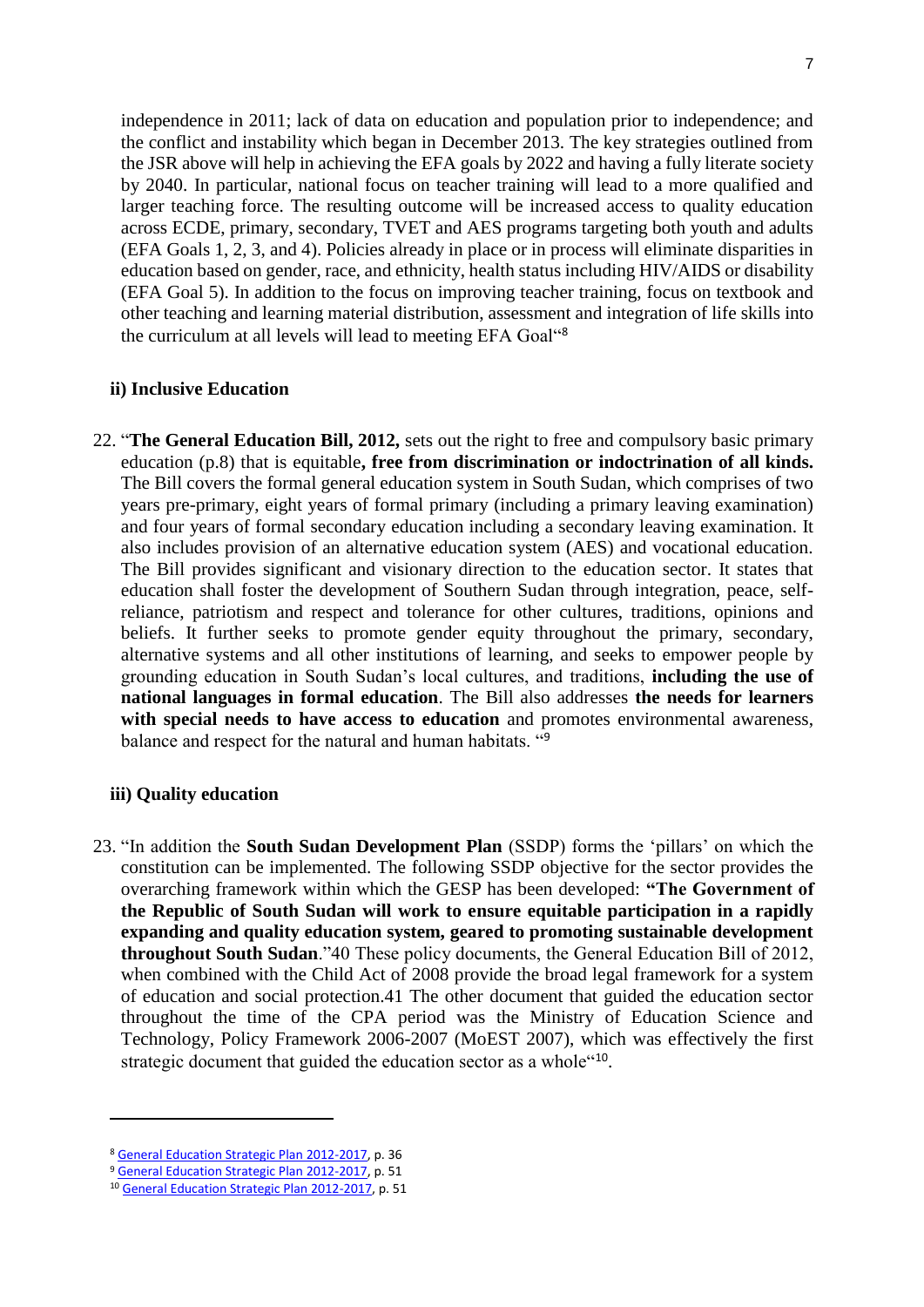#### **iv) Gender equality**

24. "To increase the number of female teachers, the **Gender Equity through Education Programme** provided financial and material incentives to over 4,500 girls to complete secondary school and to train young women graduates to enter the teaching profession. Schools with no female teachers were encouraged to identify a mentor for girls, a local woman who could come to the school regularly to discuss questions, concerns and ideas with girls. Communications materials with positive messages about women teachers and their role in the newly independent country were developed to reach young women. The programme distributed kits containing sanitary pads, developed and distributed learning materials, and supported other government programmes aimed at increasing gender equity in education. [...]["\[1\]](https://srvu5.unesco.org/education/edurights/index.php?action=rtfEdit&name=sub-C_SUBTHEME-1664-col-C_SUBTHEME_POLICY&title=Policy#_ftn1)

### **2. COOPERATION**

- 25. South Sudan is **not party** to the 1960 UNESCO Convention against Discrimination in Education.
- 26. South Sudan joined UNESCO on 27/10/2011. It did not take part to previous consultations on the implementation of the 1960 UNESCO Convention against Discrimination in  $Education<sup>11</sup>$ .
- 27. South Sudan did not report to UNESCO on the measures taken for the implementation of the 1974 UNESCO Recommendation concerning Education for International Understanding, Co-operation and Peace and Education relating to Human Rights and Fundamental Freedoms within the framework of the **Fifth Consultation** of Member States (covering the period 2009-2012).
- 28. South Sudan is **not party** to the 1989 UNESCO Convention on Technical and Vocational Education.

#### **Freedom of opinion and expression**

1. Constitutional and Legislative Framework:

 $\overline{a}$ 

29. The constitution of South Sudan guarantees every citizen to have the right to the freedom of expression, reception and dissemination of information, publication, and access to the press, in which it explicitly mentions this is without prejudice to public order, safety or morals as prescribed by law (in Article  $24$ ).<sup>12</sup>

<sup>&</sup>lt;sup>11</sup> On July 9th 2011, the Declaration of Independence of South Sudan officially established the seceded territory from Sudan as the world's 193rd Nation. According to its 2011 Draft Transitional Constitution, "South Sudan is a sovereign and independent Republic, and it shall be known as 'The Republic of South Sudan'." (Article 1).

<sup>12</sup> [https://www.constituteproject.org/constitution/South\\_Sudan\\_2013?lang=en](https://www.constituteproject.org/constitution/South_Sudan_2013?lang=en)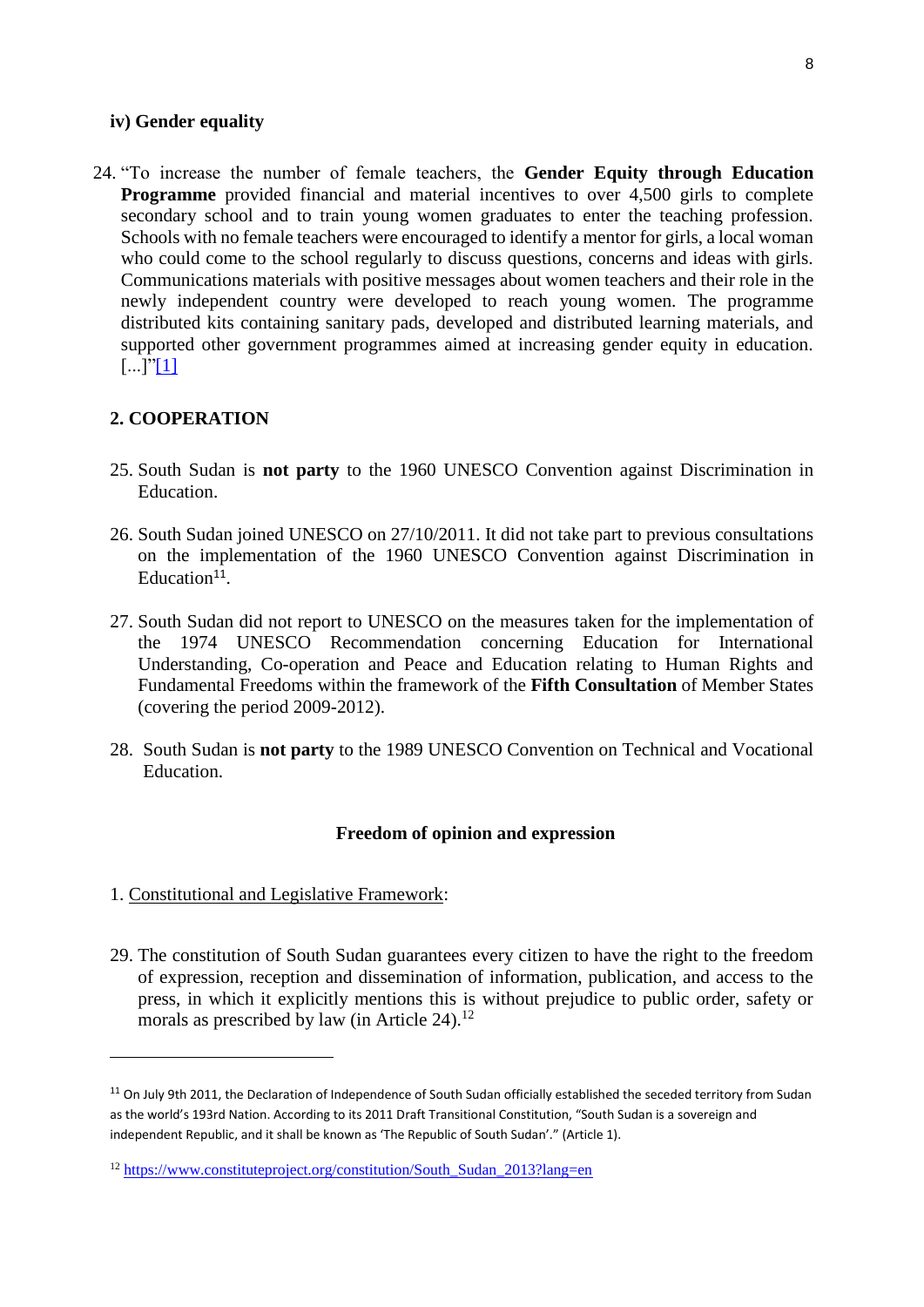- 30. However, restrictions can be made through several laws, such as the Media Authority  $Act^{13}$ , which provides for regulation and development of the media, and aims to establish an autonomous regulatory Authority. The Broadcasting Corporation  $Act^{14}$  aims to promote the development of a public broadcasting service to ensure information flow in the public interest in South Sudan.
- 31. The right of access to information is mentioned in Article 32 of the Constitution<sup>15</sup>, except where the release of such information is likely to prejudice public security or the right to privacy of any other person. Additionally, the Right of Access to Information  $Act^{16}$  was adopted in 2013, though the provisions in section 31 and 32 enable the government an exceptional status on disclosure of information.
- 32. The Penal Code Act  $2008^{17}$  sets up a sentence for defamation, varying from imprisonment for a term not exceeding twenty years to a fine or both (Article 75, 76 289, 290, 291, 292).

# 2. Media Self-Regulation:

- 33. There is no self-regulatory mechanism implemented yet in South Sudan. However, the legal foundation is laid down by aforementioned Media Authority Act, which guarantees the establishment of an independent and self-regulated Media Authority.
- 34. The Association of Media Development in South Sudan (AMDISS) <sup>18</sup>, which includes journalists, editors and owners of the leading media outlets in South Sudan represents media professionals in South Sudan. Other major journalists unions include the Union of Journalists of Southern Sudan (UJOSS), and the Association for Media Women in South Sudan (AMWISS).
- 35. A Code of Conduct for Journalists in South Sudan was developed in 2013 by professional organizations.
	- 3. Safety of journalists:

<sup>13</sup> <http://www.gurtong.net/LinkClick.aspx?fileticket=QMe9lPjCFps%3D&tabid=106>

<sup>14</sup> <http://www.gurtong.net/LinkClick.aspx?fileticket=u9YWaQ0cSP4%3d&tabid=106>

 $15$  [Ibid.](https://www.constituteproject.org/constitution/South_Sudan_2013?lang=en)

<sup>16</sup> <http://www.gurtong.net/LinkClick.aspx?fileticket=4IBBVkCvcKA%3D&tabid=106>

<sup>&</sup>lt;sup>17</sup> [http://www.sudantribune.com/IMG/pdf/penal\\_code\\_act\\_2008-2.pdf](http://www.sudantribune.com/IMG/pdf/penal_code_act_2008-2.pdf)

<sup>&</sup>lt;sup>18</sup> Official website:<http://www.amdissmedia.org/>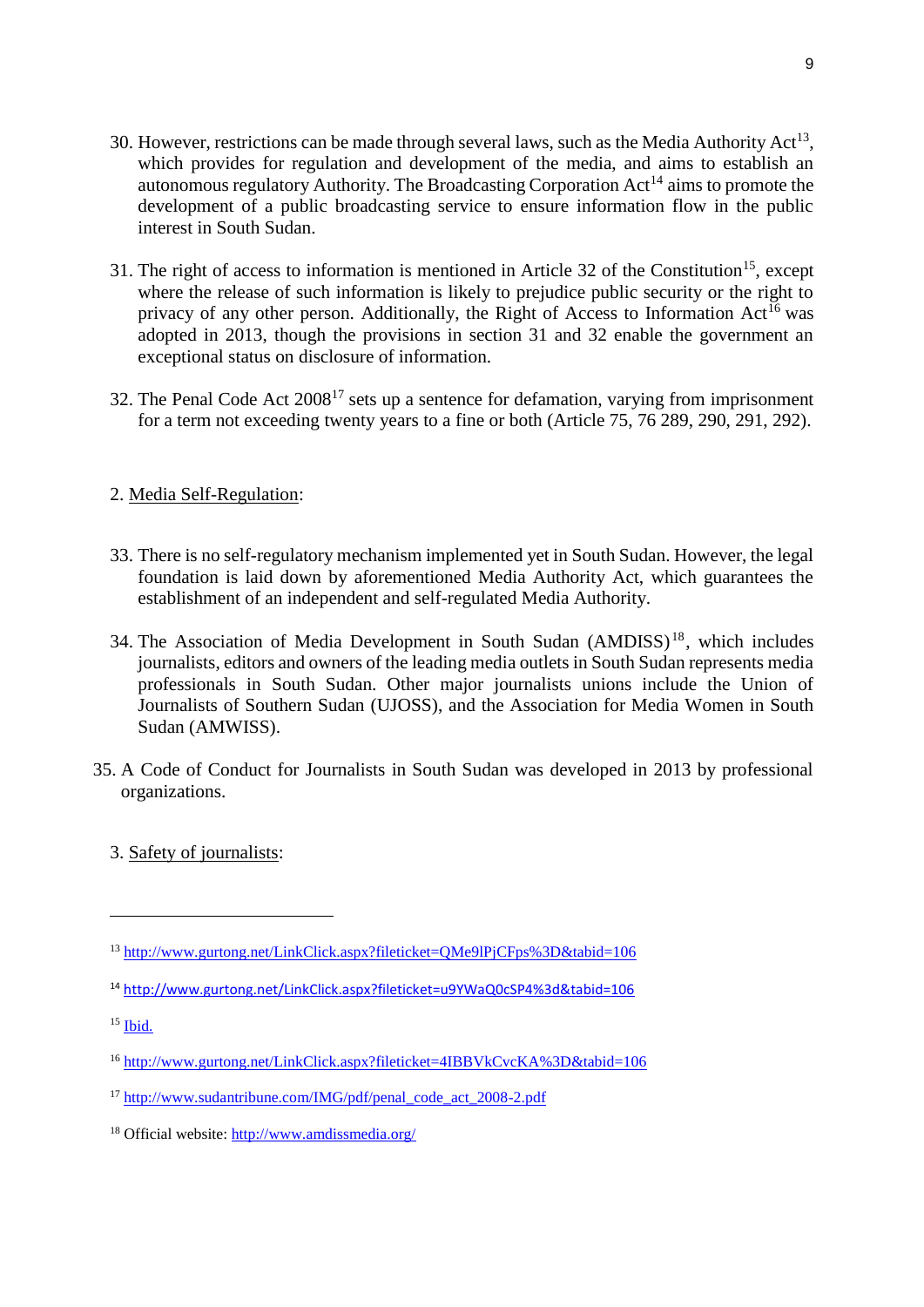36. UNESCO has recorded the killing of 7 journalists in South Sudan since 2006. By end of 2015, the authorities had not responded yet to official UNESCO requests for information on judicial investigations into the killings.

# **III. RECOMMENDATIONS**

### **Right to education**

### 37. **South Sudan was not part of the first cycle of the Working Group on the Universal Periodic Review**

### 38. **Analysis:**

**The Transitional Constitutional of the Republic of South Sudan (2011)** enshrines the free and compulsory education at the primary levels. Some policies have been implemented, such as the **South Sudan Development Plan and the General Education Bill 2012**, as part of the **General Education GESP 2012-2017**, which builds the framework for the development of the education sector. However, it appears, according to the available information, that the General Education GESP´s goal for 2015 has not been implemented yet.

### 39. **Specific Recommendations:**

- i. South Sudan should be strongly encouraged to ratify the UNESCO Convention against Discrimination in Education.
- ii. South Sudan should be strongly encouraged to further submit state reports for the periodic consultations of UNESCO's education related standard-setting instruments.
- iii. South Sudan should be encouraged to continue to work toward achieving universal primary education and to improve the quality of the general education.
- iv. South Sudan could be encouraged to take additional steps to implement an inclusive education, especially for disadvantaged groups, such as women, children with disabilities and from lower income families.
- v. South Sudan could be encouraged to further address the issue of teacher shortage and infrastructure.

### **Cultural Rights**

40. South Sudan is encouraged to ratify the Convention concerning the Protection of the World Cultural and Natural Heritage (1972), the Convention for the Safeguarding of the Intangible Cultural Heritage (2003), and the Convention on the Protection and Promotion of the Diversity of Cultural Expressions (2005). UNESCO's cultural conventions promote access to and participation in cultural heritage and creative expressions and, as such, are conducive to implementing the right to take part in cultural life as defined in article 27 of the Universal Declaration of Human Rights and article 15 of the International Covenant on Economic,